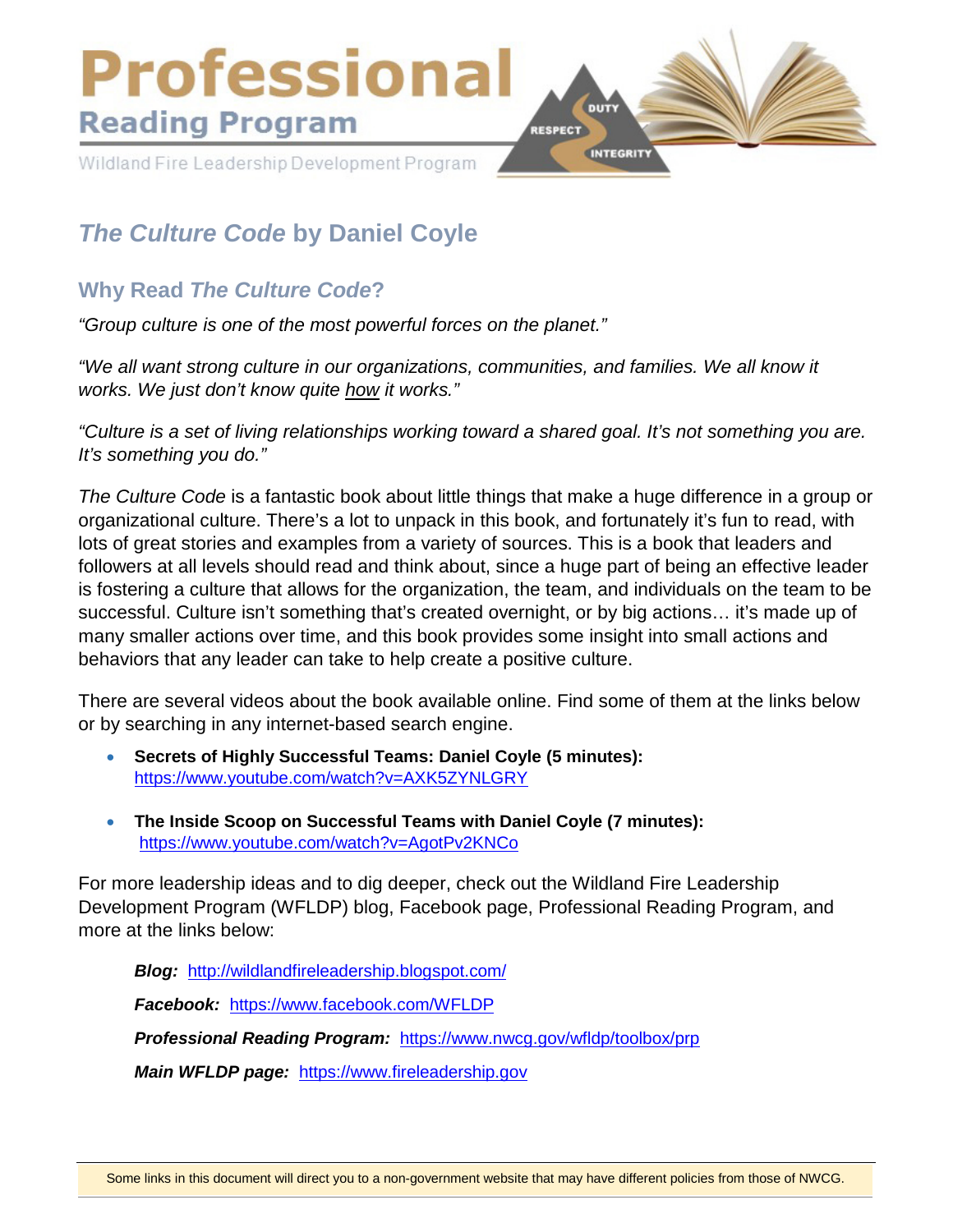# *The Culture Code* **Discussion Questions**

#### **Chapter One: The Good Apples**

What do you think about the example that leads off the chapter? What are your thoughts on "creating conditions for others to perform?" After reading about "belonging cues," have you found yourself paying more attention to them? What have you seen or not seen in your organization.

#### **Chapter Two: The Billion-Dollar Day When Nothing Happened**

What's your take on the relationship between belonging cues and performance? Have you ever experienced or seen a situation where this kind of cohesion or lack of it obviously impacted your (or your teams) ability to work together?

#### **Chapter Three: The Christmas Truce, the One Hour Experiment, and the Missileers**

What can the WIPRO example tell us about belonging cues and our culture in wildland fire management? How about the "opposite of belonging" examples? What do you think about the Missileer culture compared to wildland fire culture? Have you seen anything similar? Different? What might you do if you found yourself in that kind of setting?

#### **Chapter Four: How to Build Belonging**

What do you think of Popovich's approach to coaching and teamwork? What are some ways you can use this methodology in a fire organization? How might you maintain high performance standards while still creating strong group cohesion/belonging?

#### **Chapter Five: How to Design for Belonging**

After reading this chapter, do you have any ideas on you can set things up for connections in in your environment? Are there things that your organization is doing now that encourage connections? Discourage them? What do you think about "collisions?" Have you seen this effect in the fire culture? What's your take on proximity and the Allen Curve in terms of how cohesive and successful a group is? Have you seen example of this in your workplace?

#### **Chapter Six: Ideas for Action**

What's your take on the idea of "muscular humility" as described in this chapter? Why might this concept be powerful in the wildland fire setting? How many of these ideas for action have you seen in your organization? What are some that you think you can put into action in your group?

# **Chapter Seven: "Tell Me What You Want, and I'll Help You"**

How do your AARs compare the SEAL AARs described in this section? Are you going to do anything differently after reading and thinking about what makes an effective AAR? What do you think about approaching a situation – a line dig, firing operation, or a tough conversation – knowing that it won't go perfectly or as planned? How does this tie to creating an environment where seeking help is positive rather than negative?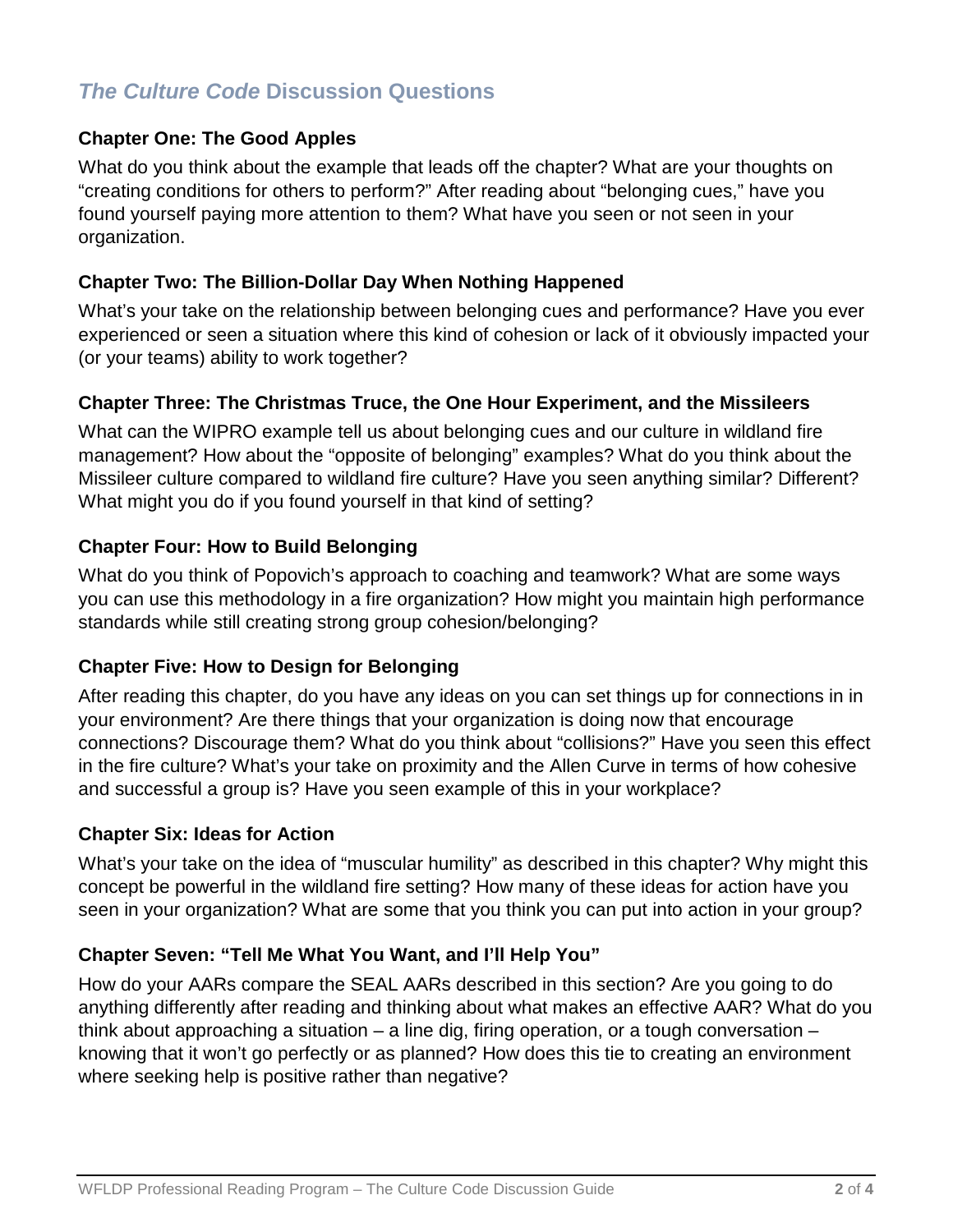# **Chapter Eight: The Vulnerability Loop**

What do you think about vulnerability loops? How can these loops create trust in a group? Do you see any of these types of interactions on your crew? On your district/forest/park/unit?

#### **Chapter Nine: The Super-Cooperators**

What's your take on cooperation in the SEAL team example? How does flattening rank help build teamwork skills? Could the concept apply in your team? Do you do similar things already? How many of the "Harold" rules could apply or be adapted for use in a fire setting?

#### **Chapter Ten: How to Create Cooperation in Small Groups**

How can we apply Cooper's ideas about "leader among leaders" in a fire organization? What do you think about Cooper's take on the four most important words a leader can say? How effective are your AARs compared to the "ideal" AAR? Could yours be better? What would it take to make that happen? Is there anything we can learn, as firefighters/fire managers from the Bin Laden compound example?

# **Chapter Eleven: How to Create Cooperation with Individuals**

After reading this chapter, what are some things you can do to create cooperation? Are you the kind of listener you want to be? How good is your understanding of "what makes people tick?" What kinds of things can you do to improve that kind of skill/ability/understanding?

#### **Chapter Twelve: Ideas for Action**

In this section the author highlights some action items... are there any that you'll use in your workplace? How about your life away from work? Did anything in this portion of the book take you by surprise? Make you think about something in a way you hadn't before?

# **Chapter Thirteen: Three Hundred and Eleven Words**

When it comes to purpose and value, what really drives your organization? Is it different than what the organization says it is? How does that purpose, or credo, show up in daily life? What do you think about the example with the "high performing" students? What kinds of small behaviors can add up in your group?

# **Chapter Fourteen: The Hooligans and the Surgeons**

What can we in the fire organization learn from the Hooligans example? Are there any unorthodox leadership/social skills that you've used? What kind of positive and negative social cues do you see in your group or organization? Do any of these cues resonate with you? What does this example tell us about the value and importance of cumulative small behaviors? Now think of the medical team example… what lessons from the successful teams can be applied in wildland fire?